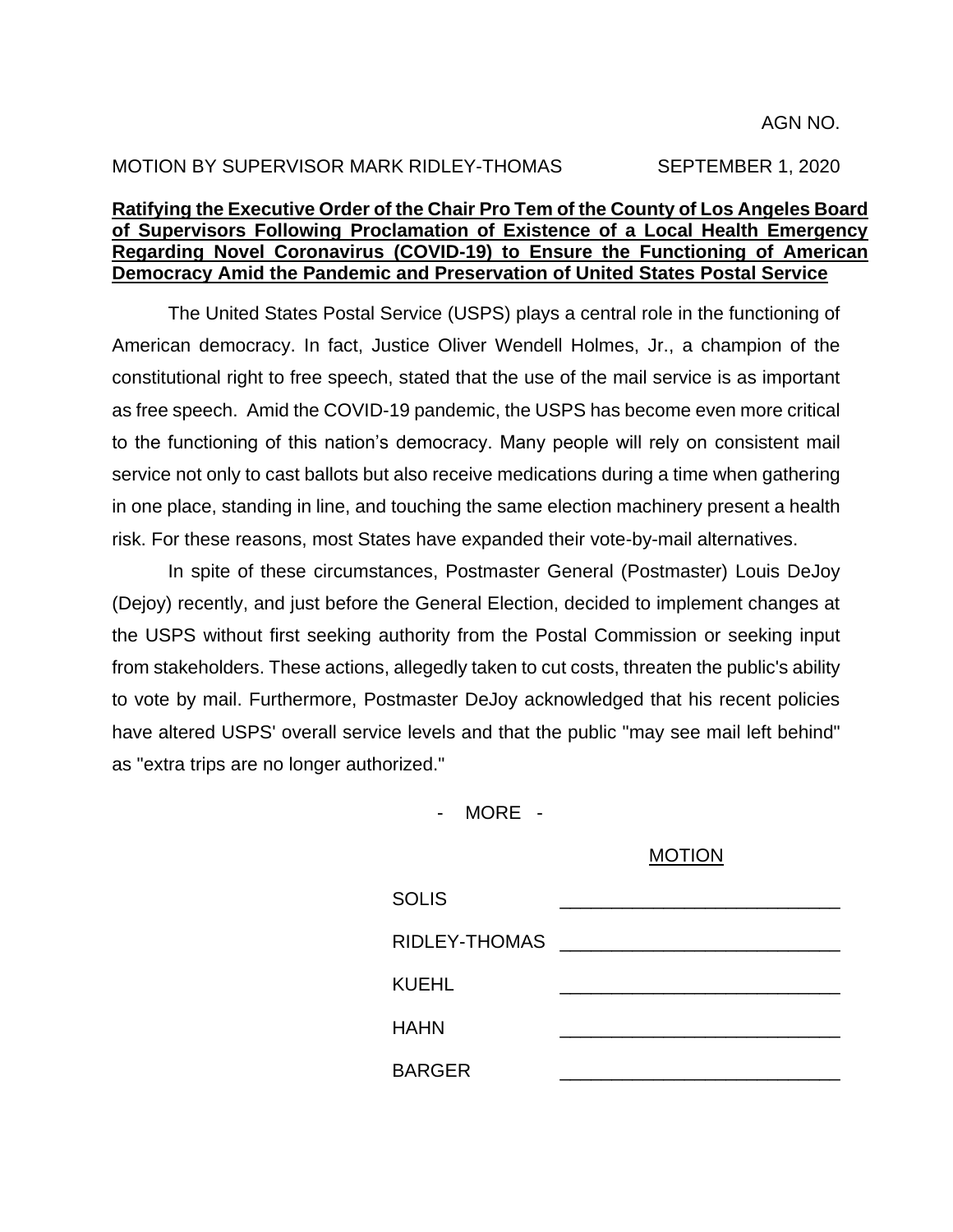#### **MOTION BY SUPERVISOR MARK RIDLEY-THOMAS SEPTEMBER 1, 2020 PAGE 2**

Because it is crucial to sort election mail from other mail and ensure that it is handled correctly, the Postmaster's changes are likely to have significant and detrimental consequences for those seeking to cast their vote by mail. There is no explanation from the Postmaster as to why these policy changes must happen immediately before the General Election and how the changes would result in monetary savings.

Adding to the troubling events, there has been no consultation with labor unions and other industry groups, and many mailboxes and hundreds of sorting machines have been removed or destroyed across the nation, including in Los Angeles County (County), without notice. These changes place a significant burden on the right to vote, violate the United States Constitution's promise of equal protection, and violate the constitutional mandate that all votes be treated alike.

Postmaster DeJoy's changes, which threaten the integrity of the nation's postal service and compromise the health and constitutional rights of the County's residents, have been recently challenged in court. Such challenges include lawsuits filed by Attorneys General of California, Colorado, Connecticut, Delaware, District of Columbia, Hawaii, Illinois, Maine, Maryland, Massachusetts, Michigan, Minnesota, Nevada, New Jersey, New Mexico, City and State of New York, North Carolina, Oregon, Pennsylvania, Rhode Island, Vermont, Virginia, Wisconsin, and Washington, and by the City Attorney of the City and County of San Francisco.

This Board of Supervisors (Board) must ensure that all eligible County residents are able to cast a ballot, regardless of their circumstances. As such, it is incumbent on the Board to take all available actions to protect the fundamental rights of the people of this County.

**I THEREFORE MOVE** that the Board of Supervisors ratify the attached Executive Order dated August 20, 2020 authorizing the County of Los Angeles, through County Counsel, to join and/or file in litigation as plaintiff or amicus curiae aimed to prevent post office changes that threaten the public's ability to vote by mail and obtain life-saving medication, and oppose the Trump Administration's further attempts, through Postmaster General Louis DeJoy's recent post office changes or otherwise, to compromise the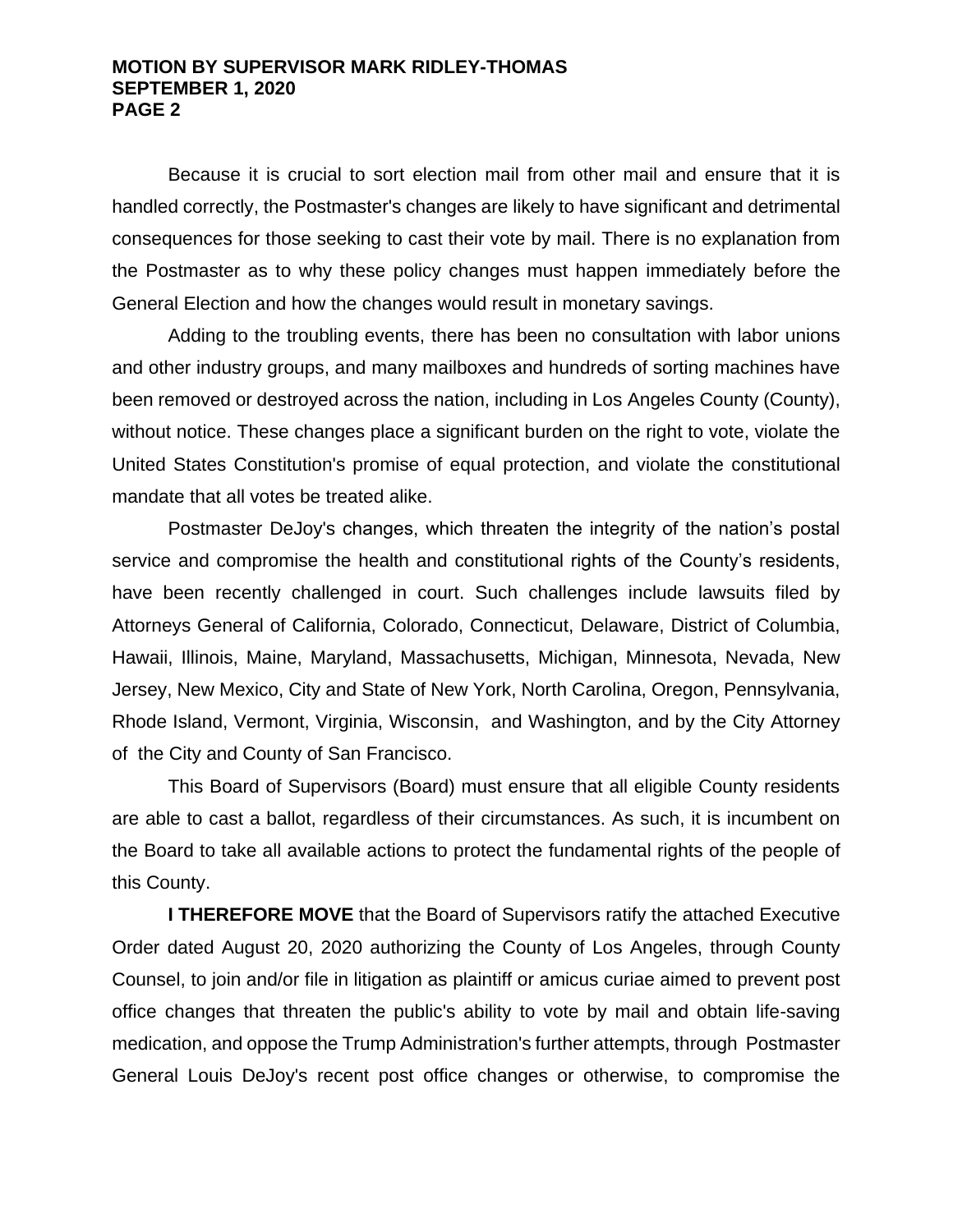## **MOTION BY SUPERVISOR MARK RIDLEY-THOMAS SEPTEMBER 1, 2020 PAGE 3**

public's constitutional rights, and to protect the integrity of the nation's postal services, including the pending case captioned *State of Washington, et al. v. Donald J. Trump, et al.*, Case No. 1:20-cv-03127-SAB (E.D.W), or any other litigation deemed appropriate by County Counsel.

# # #

(DJ)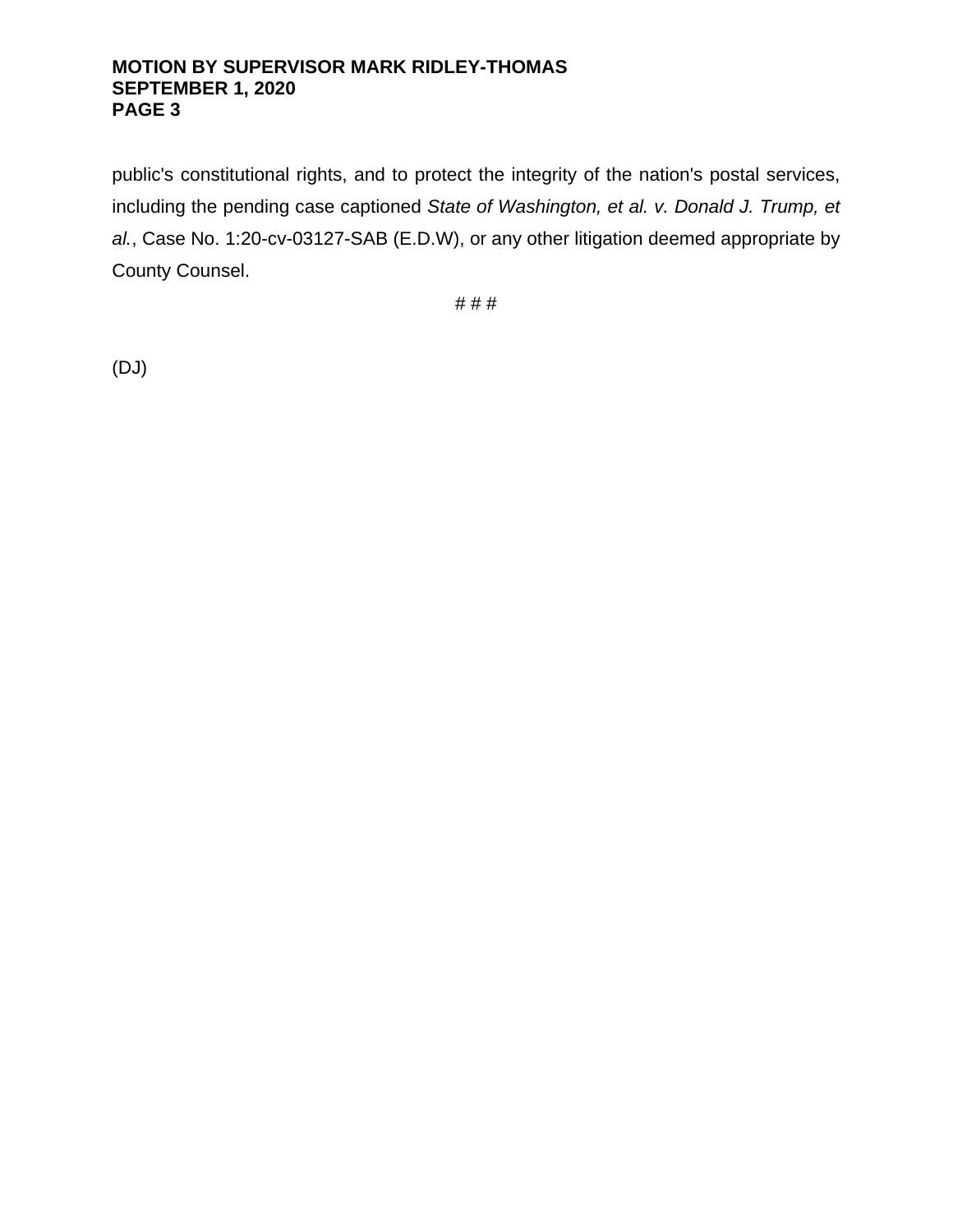### Taking Urgent Action to Ensure the Functioning of American Democracy Amid COVID-19, Once-In-a-Century Pandemic

# EXECUTIVE ORDER OF THE CHAIR PRO TEM OF THE COUNTY OF LOS ANGELES BOARD OF SUPERVISORS FOLLOWING PROCLAMATION OF EXISTENCE OF A LOCAL HEALTH EMERGENCY REGARDING NOVEL CORONAVIRUS (COVID-19)

WHEREAS, on March 4, 2020, Governor Gavin Newsom proclaimed a state of emergency within the State of California ("State") due to the threat posed by Novel Coronavirus ("COVID-19");

WHEREAS, on March 4, 2020, the Chair of the Los Angeles County Board of Supervisors ("Board") proclaimed, pursuant to Chapter 2.68 of the Los Angeles County Code, and the Board ratified that same day, the existence of a local emergency because the County of Los Angeles ("County") is affected by a public calamity due to conditions of disaster or extreme peril to the safety of persons and property arising as a result of the introduction of the novel coronavirus ("COVID-19") in Los Angeles County;

WHEREAS, also on March 4, 2020, the County Health Officer determined that there is an imminent and proximate threat to the public health from the introduction of COVID-19 in the County, and concurrently declared a Local Health Emergency;

WHEREAS, on March 21, 2020, due to the continued rapid spread of COVID-19 and the need to protect the community, the County Health Officer issued a revised Safer at Home Order for Control of COVID-19 ("Safer at Home Order") prohibiting all events and gatherings and closing non-essential businesses and areas until April 19, 2020, which has been revised to continue to ensure that County residents remain in their residences as much as practicable, to limit close contact with others outside of their household in both indoor and outdoor spaces;

WHEREAS, California Government Code section 8550 et seq.,Los Angeles County Code ("Code") Section 2.68.150, and Rules of the Board of Supervisors, Section 12, in the absence or inability to act of the Chair, empower the Chair Pro Tem of the Board of the County, to promulgate orders and regulations for the protection of life and property where necessary to preserve the public order and safety;

WHEREAS, the United States Postal Service ("USPS") plays a central role in the functioning of American Democracy;

WHEREAS, the LISPS provides an essential service to County residents by delivering mail, including medications, financial payments, and mail-in ballots.

WHEREAS, COVID-19 forced many County residents, including seniors and the medically vulnerable, to shelter-in-place, thus, relying on receipt of mail from the LISPS.

WHEREAS, the use of the mail is as important as free speech, as Justice Oliver Wendell Holmes, Jr. stated in 1921;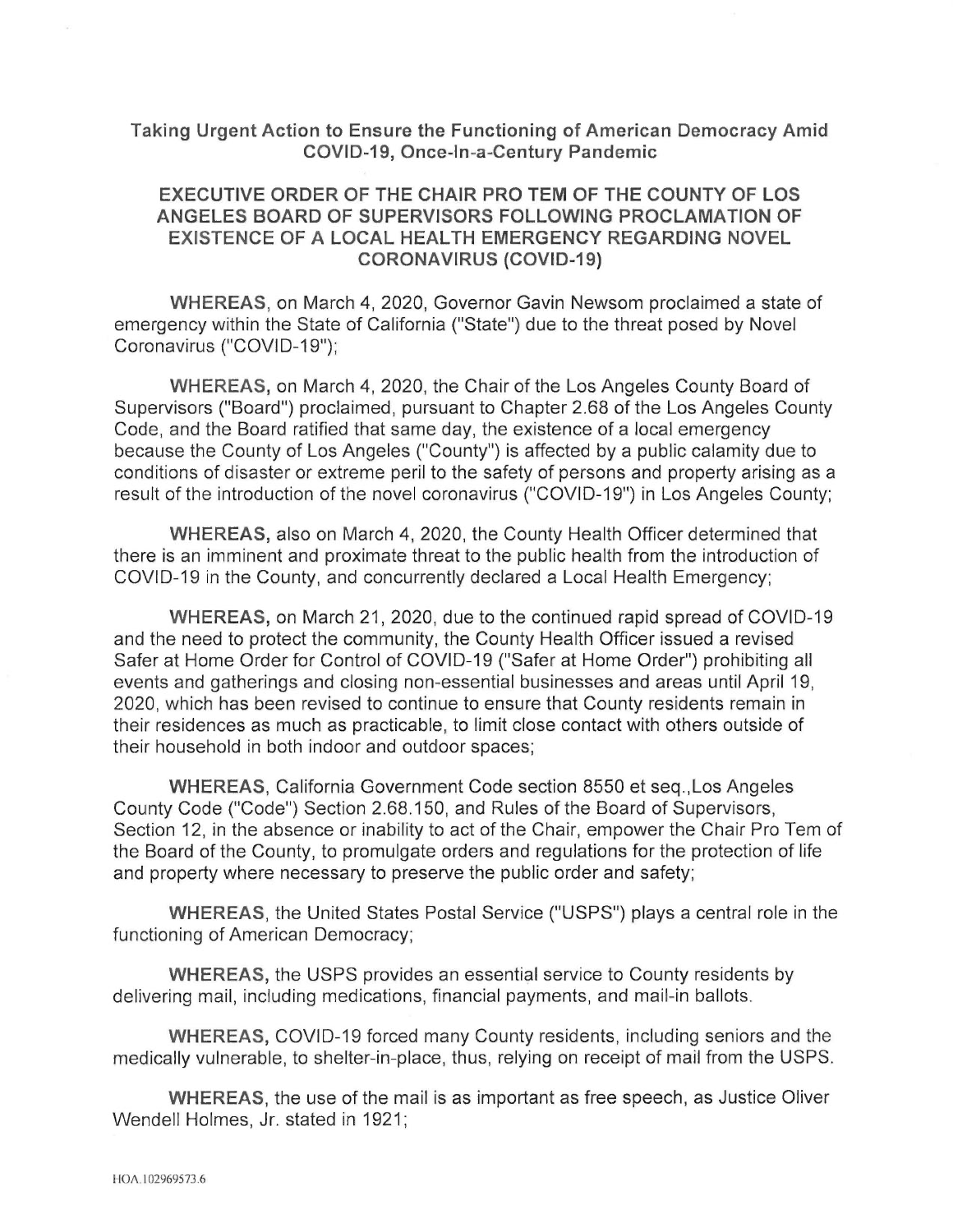WHEREAS, amid COVID-19, USPS has become even more important to the functioning of our Democracy: it is incredibly risky to gather in one place, to stand in line, and touch the same election machinery, thus, most States have expanded their vote-by-mail alternatives;

WHEREAS, on May 8, 2020, Governor Newsom issued Executive Order N-64- 20, which mandates that all registered California voters receive vote-by-mail ballots for the November 3, 2020 General Election due to COVID-19.

WHEREAS, certain operational changes within the USPS were taken without first seeking authority from the Postal Commission.

WHEREAS, these operational changes may threaten the integrity of the voting system.

WHEREAS, Postmaster General Louis DeJoy's recent actions of cost-cutting threaten the public's ability to vote by mail;

WHEREAS, Postmaster DeJoy acknowledged that the recent policies have altered USPS's overall service levels;

WHEREAS, Postmaster DeJoy acknowledged that they "may see mail left behind" and "extra trips are no longer authorized";

WHEREAS, because it is crucial to sort election mail from other mail, ensuring it is handled correctly, Postmaster Dejoy's changes are likely to have significant consequences for election mail;

WHEREAS, there is no explanation from Postmaster DeJoy as to why this policy change must happen right before the General Election and how the changes are going to save money;

WHEREAS, there was zero consultation with unions and other industry groups, and hundreds of sorting machines have been removed or destroyed across the County;

WHEREAS, in addition, USPS began removing many mailboxes from services across several states;

WHEREAS, the policy changes pose a significant burden on the right to vote; violate the Constitution's promise of Equal Protection and the mandate that all votes be treated alike;

WHEREAS, recently filed litigation challenging Postmaster DeJoy's changes, which threaten the integrity of the nation's postal service, and compromises the health and Constitutional rights of the County's residents, include lawsuits filed by Attorneys General of Washington, Colorado, Connecticut, Illinois, Maryland, Michigan, Minnesota, Nevada, New Mexico, Oregon, Rhode Island, Vermont, Virginia and Wisconsin, and